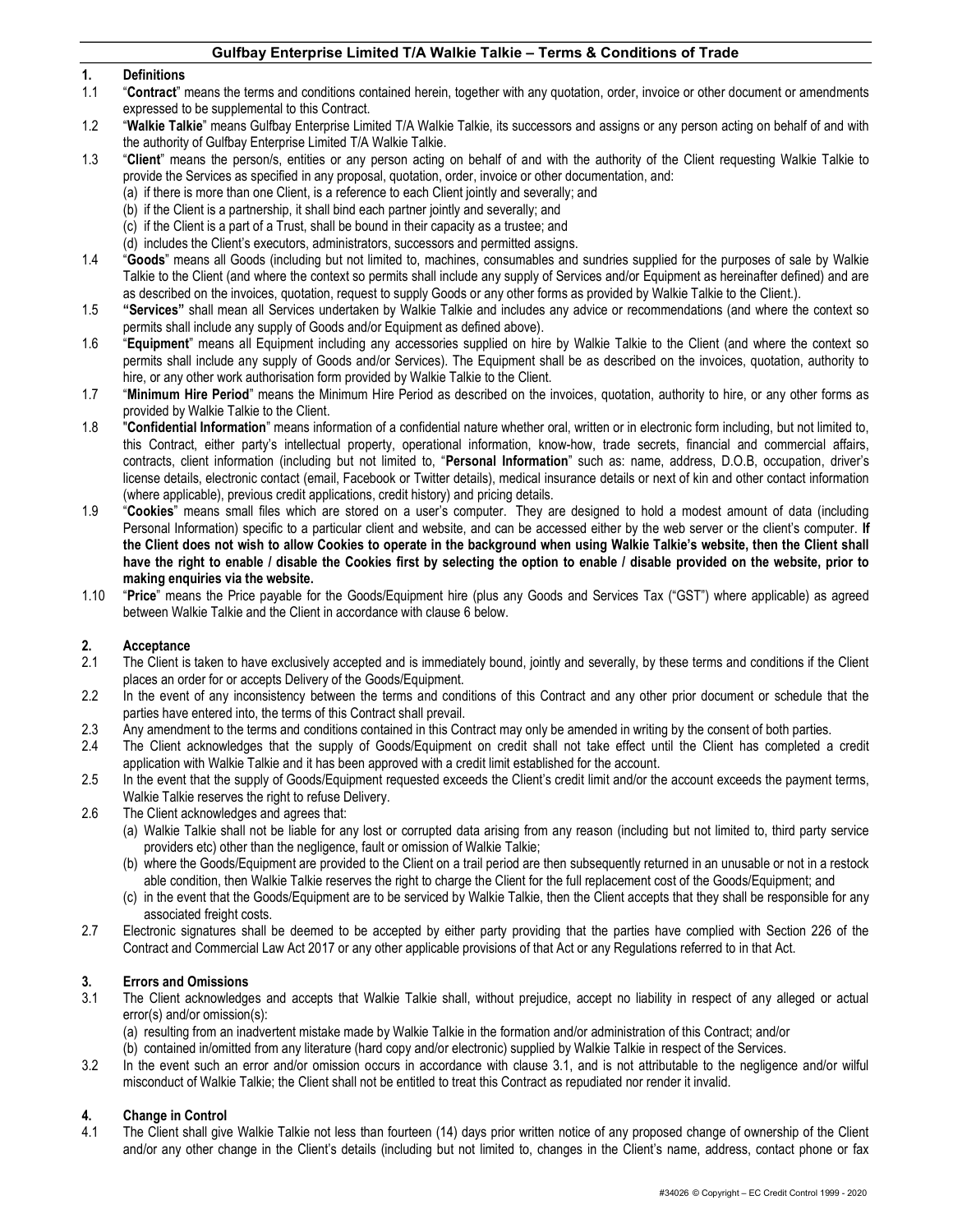number/s, change of trustees, or business practice). The Client shall be liable for any loss incurred by Walkie Talkie as a result of the Client's failure to comply with this clause.

# 5. On-Line Ordering

- 5.1 The Client acknowledges and agrees that:
	- (a) Walkie Talkie does not guarantee the website's performance;
	- (b) display on the website does not guarantee the availability of any particular Goods; therefore, all orders placed through the website shall be subject to confirmation of acceptance by Walkie Talkie;
	- (c) on-line ordering may be unavailable from time to time for regularly scheduled maintenance and/or upgrades;
	- (d) there are inherent hazards in electronic distribution, and as such Walkie Talkie cannot warrant against delays or errors in transmitting data between the Client and Walkie Talkie including orders, and you agree that to the maximum extent permitted by law, Walkie Talkie will not be liable for any losses which the Client suffers as a result of online-ordering not being available or for delays or errors in transmitting orders;
	- (e) when making a transaction through the website, the Client's information will pass through a secure server using SSL (secure sockets layer) encryption technology or any other similar technology as disclosed by Walkie Talkie and/or displayed on the website. The encryption process ensures that the Client's information cannot be read by or altered by outside influences; and
	- (f) if the Client is not the cardholder for any credit card being used to pay for the Goods, Walkie Talkie shall be entitled to reasonably assume that the Client has received permission from the cardholder for use of the credit card for the transaction.
- 5.2 Walkie Talkie reserves the right to terminate the Client's order if it learns that you have provided false or misleading information, interfered with other users or the administration of Walkie Talkie's business, or violated these terms and conditions.

# 6. Price and Payment<br>6.1 At Walkie Talkie's so

- At Walkie Talkie's sole discretion, the Price shall be either:
	- (a) as indicated on any invoice provided by Walkie Talkie to the Client; or
	- (b) Walkie Talkie's quoted price (subject to clause 6.2) which will be valid for the period stated in the quotation or otherwise for a period of thirty (30) days.
- 6.2 Walkie Talkie reserves the right to change the Price if a variation to Walkie Talkie's quotation or hire agreement is requested. Any variation from the plan of scheduled works or specifications of the Goods and/or Equipment (including, but not limited to, any variation as a result of delays caused in the procurement of products or parts, variation in freight costs, or as a result of variations in currency exchange rates or as a result in increases to Walkie Talkie in the cost of materials or labour) will be charged for on the basis of Walkie Talkie's quotation, and will be detailed in writing, and shown as variations on Walkie Talkie's invoice. The Client shall be required to respond to any variation submitted by Walkie Talkie within ten (10) working days. Failure to do so will entitle Walkie Talkie to add the cost of the variation to the Price. Payment for all variations must be made in full at the time of their completion.
- 6.3 At Walkie Talkie's sole discretion, a non-refundable deposit may be required.
- 6.4 Clients are required to pay hire charges for the on-going use of the Equipment. The charges payable for the duration of the Hire Period is stipulated and is due and payable as per Walkie Talkie's quotation. Walkie Talkie may adjust the Price from time to time (as per clause 6.2) upon one (1) month's written notice to the Client.
- 6.5 Time for payment for the Goods/Equipment being of the essence, the Price will be payable by the Client on the date/s determined by Walkie Talkie, which may be:
	- (a) on or before Delivery of the Goods/Equipment;
	- (b) by way of instalments/progress payments in accordance with Walkie Talkie's payment schedule;
	- (c) for certain approved Clients, due twenty (20) days following the end of the month in which a statement is posted to the Client's address or address for notices;
	- (d) the date specified on any invoice or other form as being the date for payment; or
	- (e) failing any notice to the contrary, the date which is seven (7) days following the date of any invoice given to the Client by Walkie Talkie.
- 6.6 Payment may be made by electronic/on-line banking, PayPal, credit card along with acceptance of Zip and Oxipay (a surcharge per transaction may apply), or by any other method as agreed to between the Client and Walkie Talkie.
- 6.7 Walkie Talkie may in its discretion allocate any payment received from the Client towards any invoice that Walkie Talkie determines and may do so at the time of receipt or at any time afterwards. On any default by the Client Walkie Talkie may re-allocate any payments previously received and allocated. In the absence of any payment allocation by Walkie Talkie, payment will be deemed to be allocated in such manner as preserves the maximum value of Walkie Talkie's Purchase Money Security Interest (as defined in the PPSA) in the Goods/Equipment.
- 6.8 The Client shall not be entitled to set off against, or deduct from the Price, any sums owed or claimed to be owed to the Client by Walkie Talkie nor to withhold payment of any invoice because part of that invoice is in dispute.
- 6.9 Unless otherwise stated the Price does not include GST. In addition to the Price, the Client must pay to Walkie Talkie an amount equal to any GST Walkie Talkie must pay for any supply by Walkie Talkie under this or any other agreement for the sale of the Goods/hire of the Equipment. The Client must pay GST, without deduction or set off of any other amounts, at the same time and on the same basis as the Client pays the Price. In addition, the Client must pay any other taxes and duties that may be applicable in addition to the Price except where they are expressly included in the Price.

# 7. Credit Card Information

- 7.1 Walkie Talkie will:
	- (a) keep the Client's personal details, including credit card details for only as long as is deemed necessary by Walkie Talkie;
	- (b) not disclose the Client's credit card details to any third party;
	- (c) not unnecessarily disclose any of the Client's personal information, except is accordance with the Privacy Act (clause 19) or where required by law.
- 7.2 The Client expressly agrees that, if pursuant to this Contract, there are: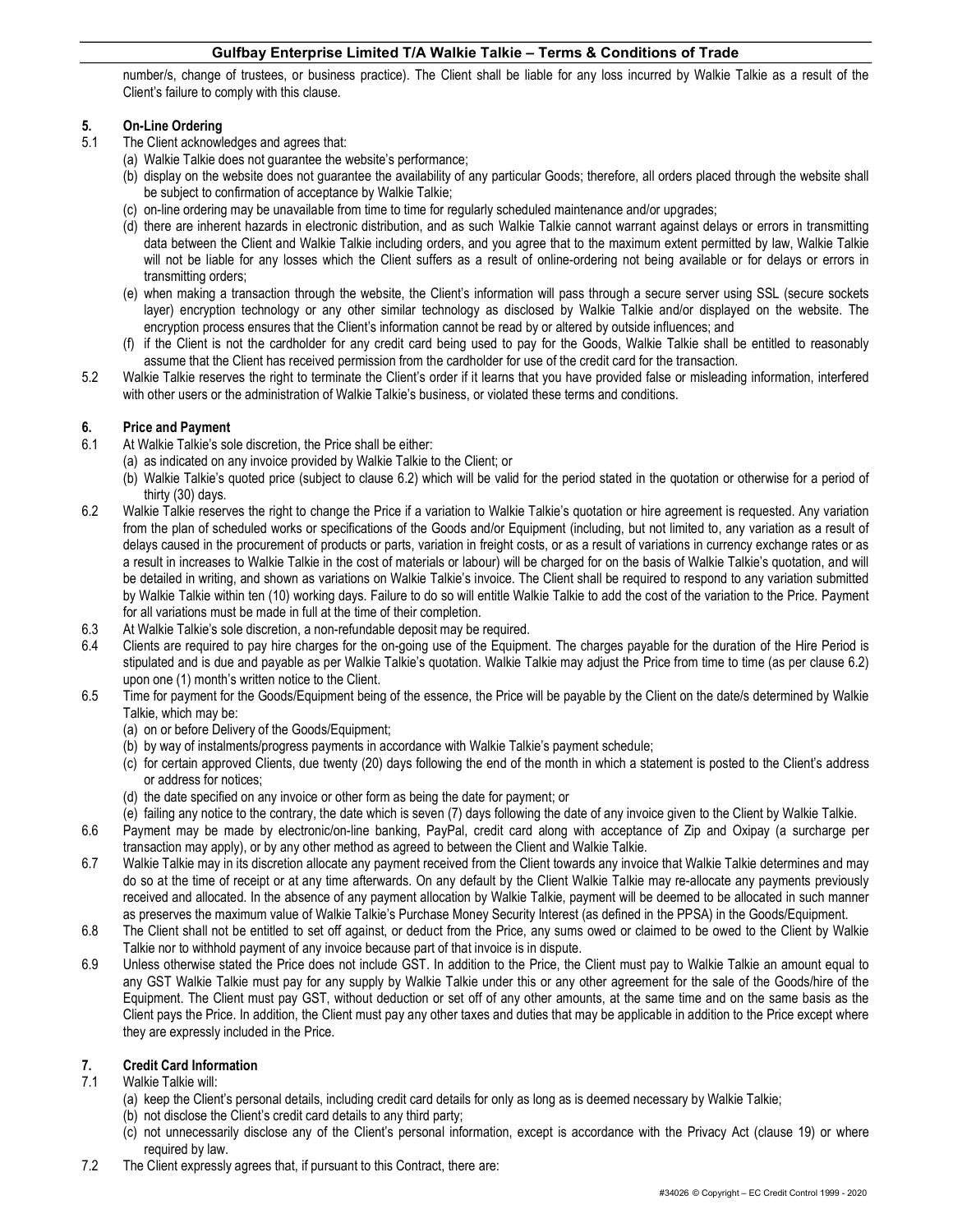- (a) any unpaid charges;
- (b) other amounts due and outstanding by the Client; and

(c) any Equipment (or any part of them) supplied on loan that are lost or damaged.

Walkie Talkie is entitled to immediately charge the Client's nominated credit card for these amounts, and is irrevocably authorised to complete any documentation and take any action to recover from the credit card issuer any and all amounts which may be due by the Client pursuant to the terms of this Contract.

## 8. Delivery of Goods/Equipment

- 8.1 Delivery ("Delivery") of the Goods/Equipment is taken to occur at the time that:
	- (a) the Client or the Client's nominated carrier takes possession of the Goods/Equipment at Walkie Talkie's address; or
	- (b) Walkie Talkie (or Walkie Talkie's nominated carrier) delivers the Goods/Equipment to the Client's nominated address even if the Client is not present at the address.
- 8.2 At Walkie Talkie's sole discretion, the cost of Delivery is in addition to the Price.
- 8.3 Walkie Talkie may deliver the Goods/Equipment in separate instalments. Each separate instalment shall be invoiced and paid in accordance with the provisions in these terms and conditions.
- 8.4 Any time specified by Walkie Talkie for Delivery of the Goods/Equipment is an estimate only. The Client must take Delivery by receipt or collection of the Goods/Equipment whenever they are tendered for Delivery. Walkie Talkie will not be liable for any loss or damage incurred by the Client as a result of Delivery being late. In the event that the Client is unable to take Delivery of the Goods/Equipment as arranged then Walkie Talkie shall be entitled to charge a reasonable fee for redelivery and/or storage.

## 9. Risk to Goods

- 9.1 Risk of damage to or loss of the Goods passes to the Client on Delivery and the Client must insure the Goods on or before Delivery.
- 9.2 If any of the Goods are damaged or destroyed following Delivery but prior to ownership passing to the Client, Walkie Talkie is entitled to receive all insurance proceeds payable for the Goods. The production of these terms and conditions by Walkie Talkie is sufficient evidence of Walkie Talkie's rights to receive the insurance proceeds without the need for any person dealing with Walkie Talkie to make further enquiries.
- 9.3 If the Client requests Walkie Talkie to leave Goods outside Walkie Talkie's premises for collection or to deliver the Goods to an unattended location then such Goods shall be left at the Client's sole risk.

#### 10. Title to Goods

- 10.1 Walkie Talkie and the Client agree that ownership of the Goods shall not pass until:
	- (a) the Client has paid Walkie Talkie all amounts owing to Walkie Talkie; and
	- (b) the Client has met all of its other obligations to Walkie Talkie.
- 10.2 Receipt by Walkie Talkie of any form of payment other than cash shall not be deemed to be payment until that form of payment has been honoured, cleared or recognised.
- 10.3 It is further agreed that:
	- (a) until ownership of the Goods passes to the Client in accordance with clause 10.1 that the Client is only a bailee of the Goods and must return the Goods to Walkie Talkie on request;
	- (b) the Client holds the benefit of the Client's insurance of the Goods on trust for Walkie Talkie and must pay to Walkie Talkie the proceeds of any insurance in the event of the Goods being lost, damaged or destroyed;
	- (c) the Client must not sell, dispose, or otherwise part with possession of the Goods other than in the ordinary course of business and for market value. If the Client sells, disposes or parts with possession of the Goods then the Client must hold the proceeds of any such act on trust for Walkie Talkie and must pay or deliver the proceeds to Walkie Talkie on demand;
	- (d) the Client should not convert or process the Goods or intermix them with other goods but if the Client does so then the Client holds the resulting product on trust for the benefit of Walkie Talkie and must sell, dispose of or return the resulting product to Walkie Talkie as it so directs;
	- (e) the Client irrevocably authorises Walkie Talkie to enter any premises where Walkie Talkie believes the Goods are kept and recover possession of the Goods;
	- (f) Walkie Talkie may recover possession of any Goods in transit whether or not Delivery has occurred;
	- (g) the Client shall not charge or grant an encumbrance over the Goods nor grant nor otherwise give away any interest in the Goods while they remain the property of Walkie Talkie; and
	- (h) Walkie Talkie may commence proceedings to recover the Price of the Goods sold notwithstanding that ownership of the Goods has not passed to the Client.

# 11. Personal Property Securities Act 1999 ("PPSA")

- 11.1 Upon assenting to these terms and conditions in writing the Client acknowledges and agrees that:
	- (a) these terms and conditions constitute a security agreement for the purposes of the PPSA; and
		- (b) a security interest is taken in all Goods/Equipment and/or collateral (account) being a monetary obligation of the Client to Walkie Talkie for Services – that have previously been supplied and that will be supplied in the future by Walkie Talkie to the Client.
- 11.2 The Client undertakes to:
	- (a) sign any further documents and/or provide any further information (such information to be complete, accurate and up-to-date in all respects) which Walkie Talkie may reasonably require to register a financing statement or financing change statement on the Personal Property Securities Register;
	- (b) indemnify, and upon demand reimburse, Walkie Talkie for all expenses incurred in registering a financing statement or financing change statement on the Personal Property Securities Register or releasing any Goods/Equipment charged thereby;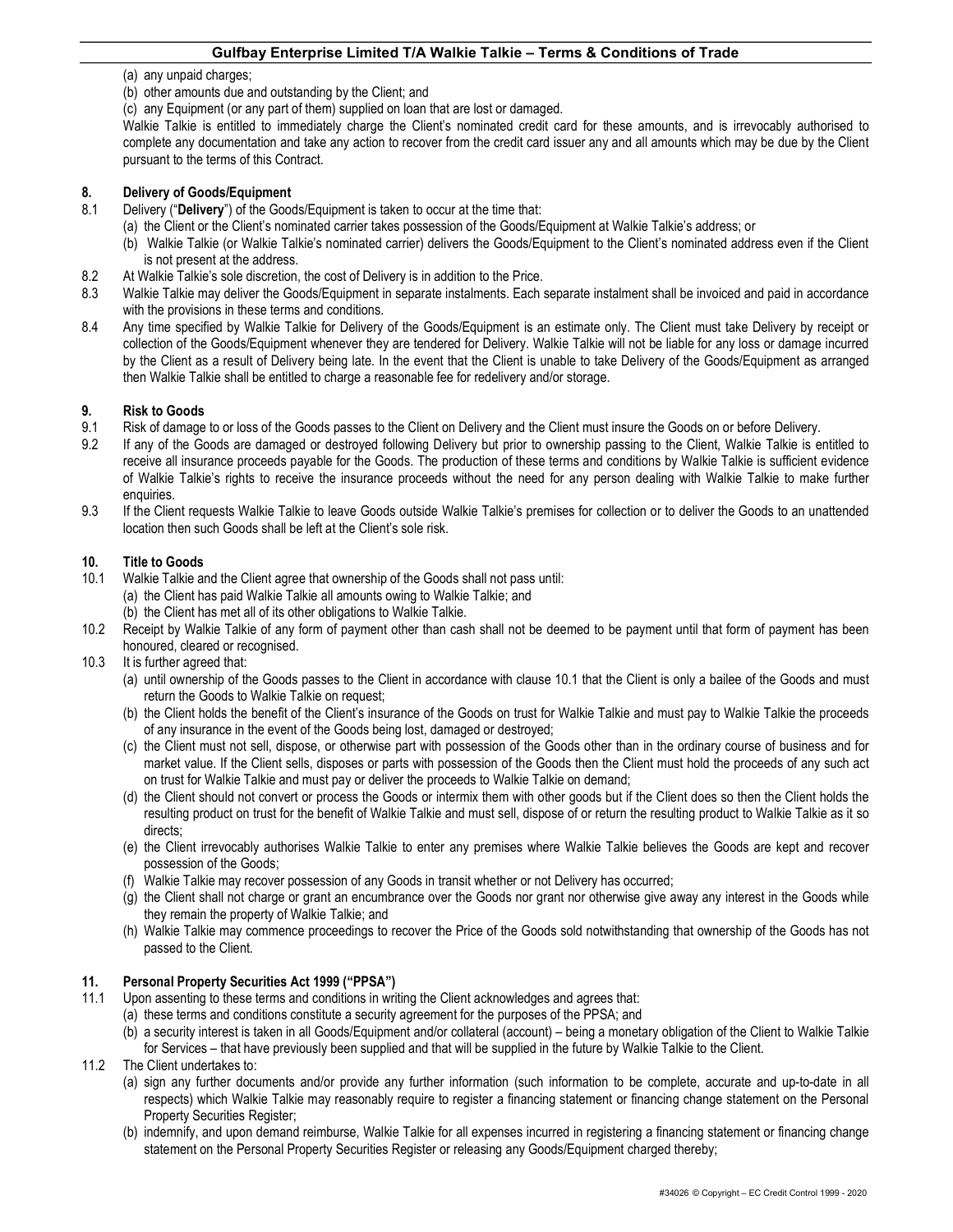- (c) not register, or permit to be registered, a financing statement or a financing change statement in relation to the Goods and/or collateral (account) in favour of a third party without the prior written consent of Walkie Talkie; and
- (d) immediately advise Walkie Talkie of any material change in its business practices of selling Goods which would result in a change in the nature of proceeds derived from such sales.
- 11.3 Walkie Talkie and the Client agree that nothing in sections 114(1)(a), 133 and 134 of the PPSA shall apply to these terms and conditions.
- 11.4 The Client waives its rights as a debtor under sections 116, 120(2), 121, 125, 126, 127, 129, and 131 of the PPSA.
- 11.5 Unless otherwise agreed to in writing by Walkie Talkie, the Client waives its right to receive a verification statement in accordance with section 148 of the PPSA.
- 11.6 The Client shall unconditionally ratify any actions taken by Walkie Talkie under clauses 11.1 to 11.5.
- 11.7 Subject to any express provisions to the contrary (including those contained in this clause 11), nothing in these terms and conditions is intended to have the effect of contracting out of any of the provisions of the PPSA.
- 11.8 Only to the extent that the hire of the Equipment exceeds a six (6) month hire period with the right of renewal shall clause 11 apply as a security agreement in the form of a PPS Lease in respect of Section 36 of the PPSA, in all other matters this clause 11 will apply generally for the purposes of the PPSA.

## 12. Security and Charge

- 12.1 In consideration of Walkie Talkie agreeing to supply the Goods/Equipment, the Client charges all of its rights, title and interest (whether joint or several) in any land, realty or other assets capable of being charged, owned by the Client either now or in the future, to secure the performance by the Client of its obligations under these terms and conditions (including, but not limited to, the payment of any money).
- 12.2 The Client indemnifies Walkie Talkie from and against all Walkie Talkie's costs and disbursements including legal costs of a solicitor and own client basis incurred in exercising Walkie Talkie's rights under this clause.
- 12.3 The Client irrevocably appoints Walkie Talkie and each director of Walkie Talkie as the Client's true and lawful attorney/s to perform all necessary acts to give effect to the provisions of this clause 12 including, but not limited to, signing any document on the Client's behalf.

#### 13. Consumer Guarantees Act 1993

13.1 This Contract is subject to the provisions of the Consumer Guarantees Act 1993 ("CGA") in all cases except where the Client is contracting within the terms of a trade/business (which cases are specifically excluded).

#### 14. Defects and Returns

- 14.1 The Client shall inspect the Goods/Equipment on Delivery and shall within ten (10) days of Delivery (time being of the essence) notify Walkie Talkie of any alleged defect, shortage in quantity, damage or failure to comply with the description or quote. The Client shall afford Walkie Talkie an opportunity to inspect the Goods/Equipment within a reasonable time following Delivery if the Client believes the Goods are defective in any way. If the Client shall fail to comply with these provisions the Goods/Equipment shall be presumed to be free from any defect or damage. For defective Goods/Equipment, which Walkie Talkie has agreed in writing that the Client is entitled to reject, Walkie Talkie's liability is limited to either (at Walkie Talkie's discretion) replacing the Goods/Equipment or repairing the Goods/Equipment.
- 14.2 Returns of Goods will only be accepted provided that:
	- (a) the Client has complied with the provisions of clause 14.1;
	- (b) Walkie Talkie has agreed in writing to accept the return of the Goods;
	- (c) the Goods are returned at the Client's cost within fourteen (14) days of the Delivery date;
	- (d) Walkie Talkie will not be liable for Goods which have not been stored or used in a proper manner; and
	- (e) the Goods are returned in the condition in which they were delivered and with all packaging material, brochures and instruction material in as new condition as is reasonably possible in the circumstances.
- 14.3 Walkie Talkie may (in its discretion) accept the return of Goods for credit but this may incur a handling fee of twenty percent (20%) of the value of the returned Goods plus any freight.
- 14.4 Returned goods may (at Walkie Talkie's sole discretion), incur restocking and handling fees.
- 14.5 Subject to clause 14.1, non-stocklist items or Goods made to the Client's specifications are not acceptable for credit or return.

# 15. Warranty

15.1 For Goods not manufactured by Walkie Talkie, the warranty shall be the current warranty provided by the manufacturer of the Goods. Walkie Talkie shall not be bound by nor be responsible for any term, condition, representation or warranty other than that which is given by the manufacturer of the Goods.

#### 16. Intellectual Property

- 16.1 Where Walkie Talkie has designed (including but not limited to Walkie Talkie's dry bags etc), drawn or developed Goods/Equipment for the Client, then the copyright in any designs and drawings and documents shall remain the property of Walkie Talkie. Under no circumstances may such designs, drawings and documents be used without the express written approval of Walkie Talkie.
- 16.2 The Client warrants that all designs, specifications or instructions given to Walkie Talkie will not cause Walkie Talkie to infringe any patent, registered design or trademark in the execution of the Client's order and the Client agrees to indemnify Walkie Talkie against any action taken by a third party against Walkie Talkie in respect of any such infringement.
- 16.3 The Client agrees that Walkie Talkie may (at no cost) use for the purposes of marketing or entry into any competition, any documents, designs, drawings or Goods/Equipment which Walkie Talkie has created for the Client.

#### 17. Default and Consequences of Default

17.1 Interest on overdue invoices shall accrue daily from the date when payment becomes due, until the date of payment, at a rate of two and a half percent (2.5%) per calendar month (and at Walkie Talkie's sole discretion such interest shall compound monthly at such a rate) after as well as before any judgment.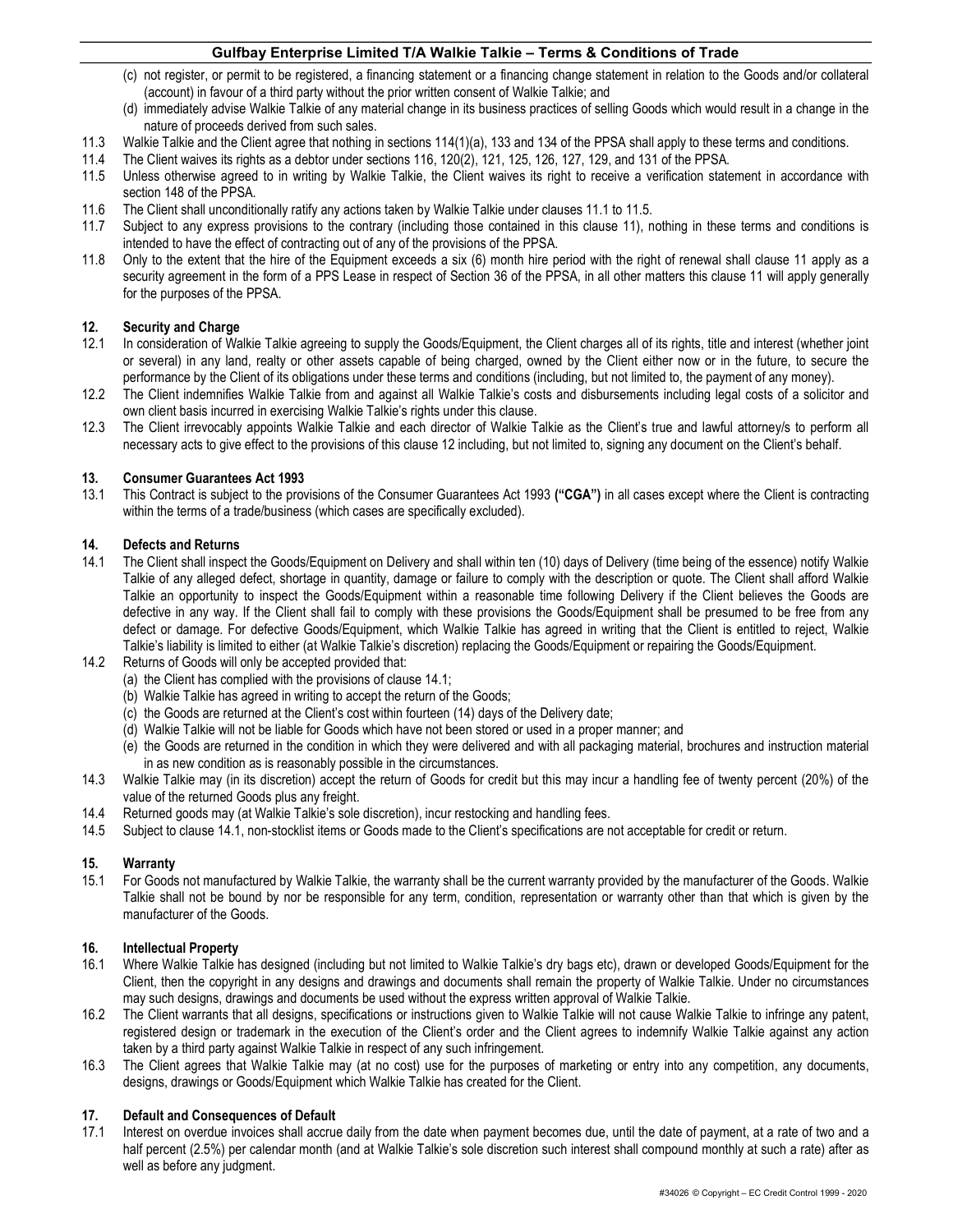- 17.2 If the Client owes Walkie Talkie any money the Client shall indemnify Walkie Talkie from and against all costs and disbursements incurred by Walkie Talkie in recovering the debt (including but not limited to internal administration fees, legal costs on a solicitor and own client basis, Walkie Talkie's collection agency costs, and bank dishonour fees).
- 17.3 Further to any other rights or remedies Walkie Talkie may have under this Contract, if a Client has made payment to Walkie Talkie, and the transaction is subsequently reversed, the Client shall be liable for the amount of the reversed transaction, in addition to any further costs incurred by Walkie Talkie under this clause 17, where it can be proven that such reversal is found to be illegal, fraudulent or in contravention to the Client's obligations under this Contract.
- 17.4 Without prejudice to Walkie Talkie's other remedies at law Walkie Talkie shall be entitled to cancel all or any part of any order of the Client which remains unfulfilled and all amounts owing to Walkie Talkie shall, whether or not due for payment, become immediately payable if:
	- (a) any money payable to Walkie Talkie becomes overdue, or in Walkie Talkie's opinion the Client will be unable to make a payment when it falls due;
	- (b) the Client has exceeded any applicable credit limit provided by Walkie Talkie;
	- (c) the Client becomes insolvent, convenes a meeting with its creditors or proposes or enters into an arrangement with creditors, or makes an assignment for the benefit of its creditors; or
	- (d) a receiver, manager, liquidator (provisional or otherwise) or similar person is appointed in respect of the Client or any asset of the Client.

#### 18. Cancellation

- 18.1 Without prejudice to any other remedies Walkie Talkie may have, if at any time the Client is in breach of any obligation (including those relating to payment) under these terms and conditions Walkie Talkie may suspend or terminate the supply of Goods/Equipment to the Client. Walkie Talkie will not be liable to the Client for any loss or damage the Client suffers because Walkie Talkie has exercised its rights under this clause.
- 18.2 Walkie Talkie may cancel any contract to which these terms and conditions apply or cancel Delivery of Goods/Equipment at any time before the Goods/Equipment are delivered by giving written notice to the Client. On giving such notice Walkie Talkie shall repay to the Client any money paid by the Client for the Goods/Equipment. Walkie Talkie shall not be liable for any loss or damage whatsoever arising from such cancellation.
- 18.3 In the event of the premature termination of this Contract (including by notification from the Client, (at least thirty (30) days prior to the expiration date of the Hire Period), or as a result of default, but excluding any breach or termination of this Contract by Walkie Talkie):
	- (a) the Client shall be responsible for the immediate payment of the following sums:
		- (i) all monies due and payable up to the date of termination, noting applicable rates may change if the hire agreement term is shorter than that noted in the quotation; and
		- (ii) all other sums owing by the Client under this Contract (or any other Contract with the Client) as a result of the default and termination of this Contract, including consequential damages and any and all loss of profits, costs, charges and expenses incurred by Walkie Talkie in connection with (and resulting from) the premature termination of this Contract, which shall be calculated at a minimum of thirty percent (30%) of the remainder of the Price under this Contract where a Hire Period applies.
- 18.4 Cancellation of orders for Goods/Equipment made to the Client's specifications, or for non-stocklist items, will definitely not be accepted once production has commenced, or an order has been placed.

# 19. Privacy Policy

- 19.1 All emails, documents, images or other recorded information held or used by Walkie Talkie is Personal Information as defined and referred to in clause 19.3 and therefore considered confidential. Walkie Talkie acknowledges its obligation in relation to the handling, use, disclosure and processing of Personal Information pursuant to the Privacy Act 1993 ("the Act") including Part II of the OECD Guidelines and as set out in Schedule 5A of the Act and any statutory requirements where relevant in a European Economic Area "EEA" under the EU Data Privacy Laws (including the General Data Protection Regulation "GDPR") (collectively, "EU Data Privacy Laws"). Walkie Talkie acknowledges that in the event it becomes aware of any data breaches and/or disclosure of the Client's Personal Information, held by Walkie Talkie that may result in serious harm to the Client, Walkie Talkie will notify the Client in accordance with the Act and/or the GDPR. Any release of such Personal Information must be in accordance with the Act and the GDPR (where relevant) and must be approved by the Client by written consent, unless subject to an operation of law.
- 19.2 Notwithstanding clause 19.1, privacy limitations will extend to Walkie Talkie in respect of Cookies where the Client utilises Walkie Talkie's website to make enquiries. Walkie Talkie agrees to display reference to such Cookies and/or similar tracking technologies, such as pixels and web beacons (if applicable), such technology allows the collection of Personal Information such as the Client's:
	- (a) IP address, browser, email client type and other similar details;
	- (b) tracking website usage and traffic; and
	- (c) reports are available to Walkie Talkie when Walkie Talkie sends an email to the Client, so Walkie Talkie may collect and review that information ("collectively Personal Information")

If the Client consents to Walkie Talkie's use of Cookies on Walkie Talkie's website and later wishes to withdraw that consent, the Client may manage and control Walkie Talkie's privacy controls via the Client's web browser, including removing Cookies by deleting them from the browser history when exiting the site.

- 19.3 The Client authorises Walkie Talkie or Walkie Talkie's agent to:
	- (a) access, collect, retain and use any information about the Client;
		- (i) (including, name, address, D.O.B, occupation, driver's license details, electronic contact (email, Facebook or Twitter details), medical insurance details or next of kin and other contact information (where applicable), previous credit applications, credit history or any overdue fines balance information held by the Ministry of Justice) for the purpose of assessing the Client's creditworthiness; or
		- (ii) for the purpose of marketing products and services to the Client.
		- (b) disclose information about the Client, whether collected by Walkie Talkie from the Client directly or obtained by Walkie Talkie from any other source, to any other credit provider or any credit reporting agency for the purposes of providing or obtaining a credit reference, debt collection or notifying a default by the Client.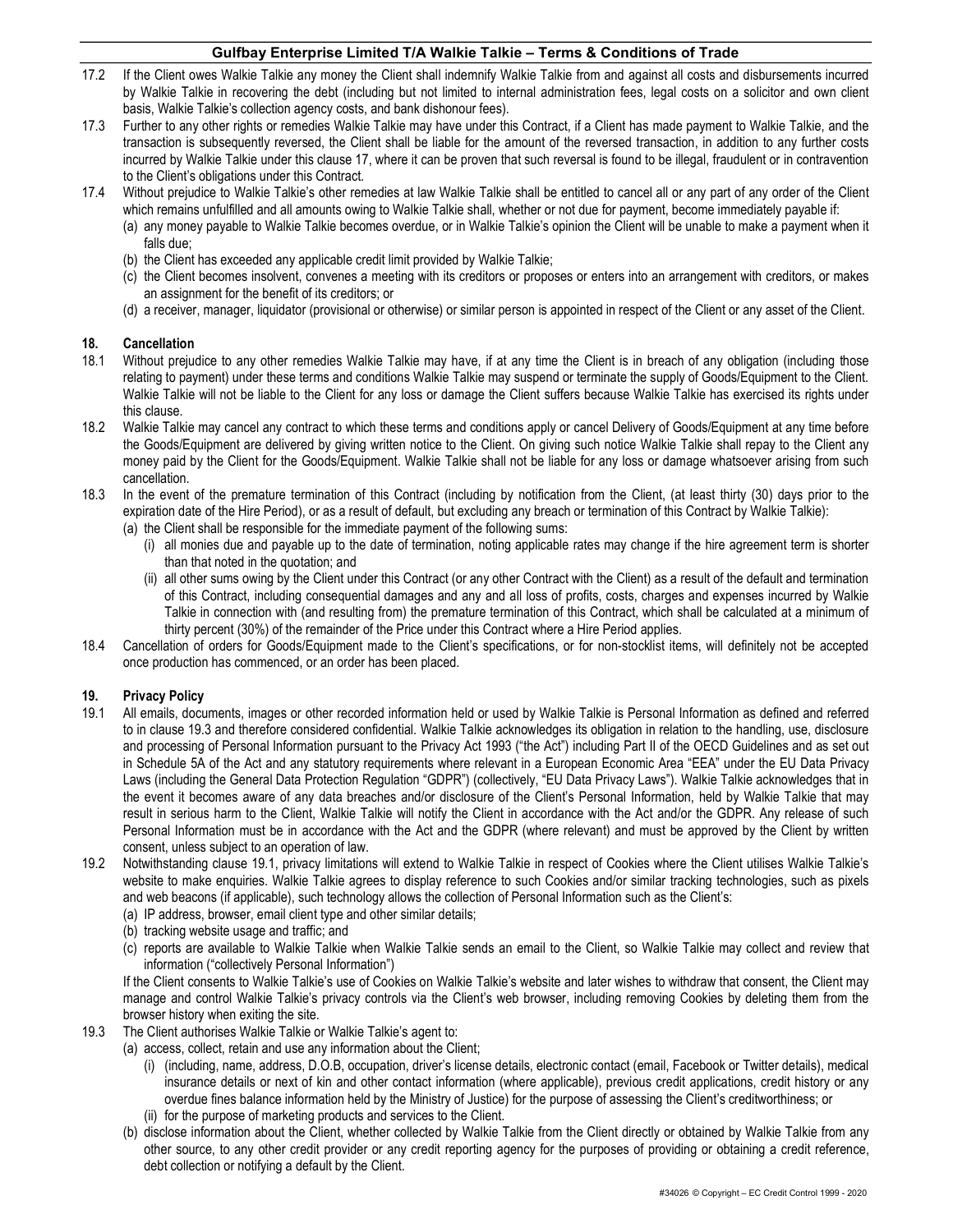- 19.4 Where the Client is an individual the authorities under clause 19.3 are authorities or consents for the purposes of the Privacy Act 1993.
- 19.5 The Client shall have the right to request (by e-mail) from Walkie Talkie, a copy of the Personal Information about the Client retained by Walkie Talkie and the right to request that Walkie Talkie correct any incorrect Personal Information.
- 19.6 Walkie Talkie will destroy Personal Information upon the Client's request (by e-mail) or if it is no longer required unless it is required in order to fulfil the obligations of this Contract or is required to be maintained and/or stored in accordance with the law.
- 19.7 The Client can make a privacy complaint by contacting Walkie Talkie via e-mail. Walkie Talkie will respond to that complaint within seven (7) days of receipt and will take all reasonable steps to make a decision as to the complaint within twenty (20) days of receipt of the complaint. In the event that the Client is not satisfied with the resolution provided, the Client can make a complaint to the Information Commissioner at http://www.privacy.org.nz/comply/comptop.html.

# 20. Service of Notices

- 20.1 Any written notice given under this Contract shall be deemed to have been given and received:
	- (a) by handing the notice to the other party, in person;
	- (b) by leaving it at the address of the other party as stated in this Contract;
	- (c) by sending it by registered post to the address of the other party as stated in this Contract;
	- (d) if sent by facsimile transmission to the fax number of the other party as stated in this Contract (if any), on receipt of confirmation of the transmission;
	- (e) if sent by email to the other party's last known email address.
- 20.2 Any notice that is posted shall be deemed to have been served, unless the contrary is shown, at the time when by the ordinary course of post, the notice would have been delivered.

# 21. Trusts

- 21.1 If the Client at any time upon or subsequent to entering in to the Contract is acting in the capacity of trustee of any trust ("Trust") then whether or not Walkie Talkie may have notice of the Trust, the Client covenants with Walkie Talkie as follows:
	- (a) the Contract extends to all rights of indemnity which the Client now or subsequently may have against the Trust and the trust fund;
	- (b) the Client has full and complete power and authority under the Trust to enter into the Contract and the provisions of the Trust do not purport to exclude or take away the right of indemnity of the Client against the Trust or the trust fund. The Client will not release the right of indemnity or commit any breach of trust or be a party to any other action which might prejudice that right of indemnity;
	- (c) the Client will not without consent in writing of Walkie Talkie (Walkie Talkie will not unreasonably withhold consent), cause, permit, or suffer to happen any of the following events:
		- (i) the removal, replacement or retirement of the Client as trustee of the Trust;
		- (ii) any alteration to or variation of the terms of the Trust;
		- (iii) any advancement or distribution of capital of the Trust; or
		- (iv) any resettlement of the trust property.

# 22. General

- 22.1 The failure by either party to enforce any provision of these terms and conditions shall not be treated as a waiver of that provision, nor shall it affect that party's right to subsequently enforce that provision. If any provision of these terms and conditions shall be invalid, void, illegal or unenforceable the validity, existence, legality and enforceability of the remaining provisions shall not be affected, prejudiced or impaired.
- 22.2 These terms and conditions and any contract to which they apply shall be governed by the laws of New Zealand and are subject to the jurisdiction of the Christchurch Courts of New Zealand.
- 22.3 Except to the extent permitted by law "CGA", Walkie Talkie shall be under no liability whatsoever to the Client for any indirect and/or consequential loss and/or expense (including loss of profit) suffered by the Client arising out of a breach by Walkie Talkie of these terms and conditions (alternatively Walkie Talkie's liability shall be limited to damages which under no circumstances shall exceed the Price of the Goods/Equipment hire).
- 22.4 Walkie Talkie may licence and/or assign all or any part of its rights and/or obligations under this Contract without the Client's consent.
- 22.5 The Client cannot licence or assign without the written approval of Walkie Talkie.
- 22.6 Walkie Talkie may elect to subcontract out any part of the Services but shall not be relieved from any liability or obligation under this Contract by so doing. Furthermore, the Client agrees and understands that they have no authority to give any instruction to any of Walkie Talkie's sub-contractors without the authority of Walkie Talkie.
- 22.7 The Client agrees that Walkie Talkie may amend their general terms and conditions for subsequent future contracts with the Client by disclosing such to the Client in writing. These changes shall be deemed to take effect from the date on which the Client accepts such changes, or otherwise at such time as the Client makes a further request for Walkie Talkie to provide Goods/Equipment to the Client.
- 22.8 Neither party shall be liable for any default due to any act of God, war, terrorism, strike, lock-out, industrial action, fire, flood, storm or other event beyond the reasonable control of either party.
- 22.9 Both parties warrant that they have the power to enter into this Contract and have obtained all necessary authorisations to allow them to do so, they are not insolvent and that this Contract creates binding and valid legal obligations on them.

# Additional Terms & Conditions Applicable to Hire Only

# 23. Charges/Hire Period

- 23.1 Hire charges shall commence from the time the Equipment is collected by the Client from Walkie Talkie's premises and will continue until the return of the Equipment to Walkie Talkie's premises, and/or until the expiry of the Minimum Hire Period, whichever last occurs.
- 23.2 Hire charges shall be paid on a monthly basis, as specified on the hire agreement, the first payment falling due on the date Walkie Talkie accepted the agreement, with subsequent payments due on the same date in each monthly period. To terminate the hire on, or after, the expiry of the Hire Period, the Client must give Walkie Talkie not less than thirty (30) days' notice of termination. The hire will then terminate